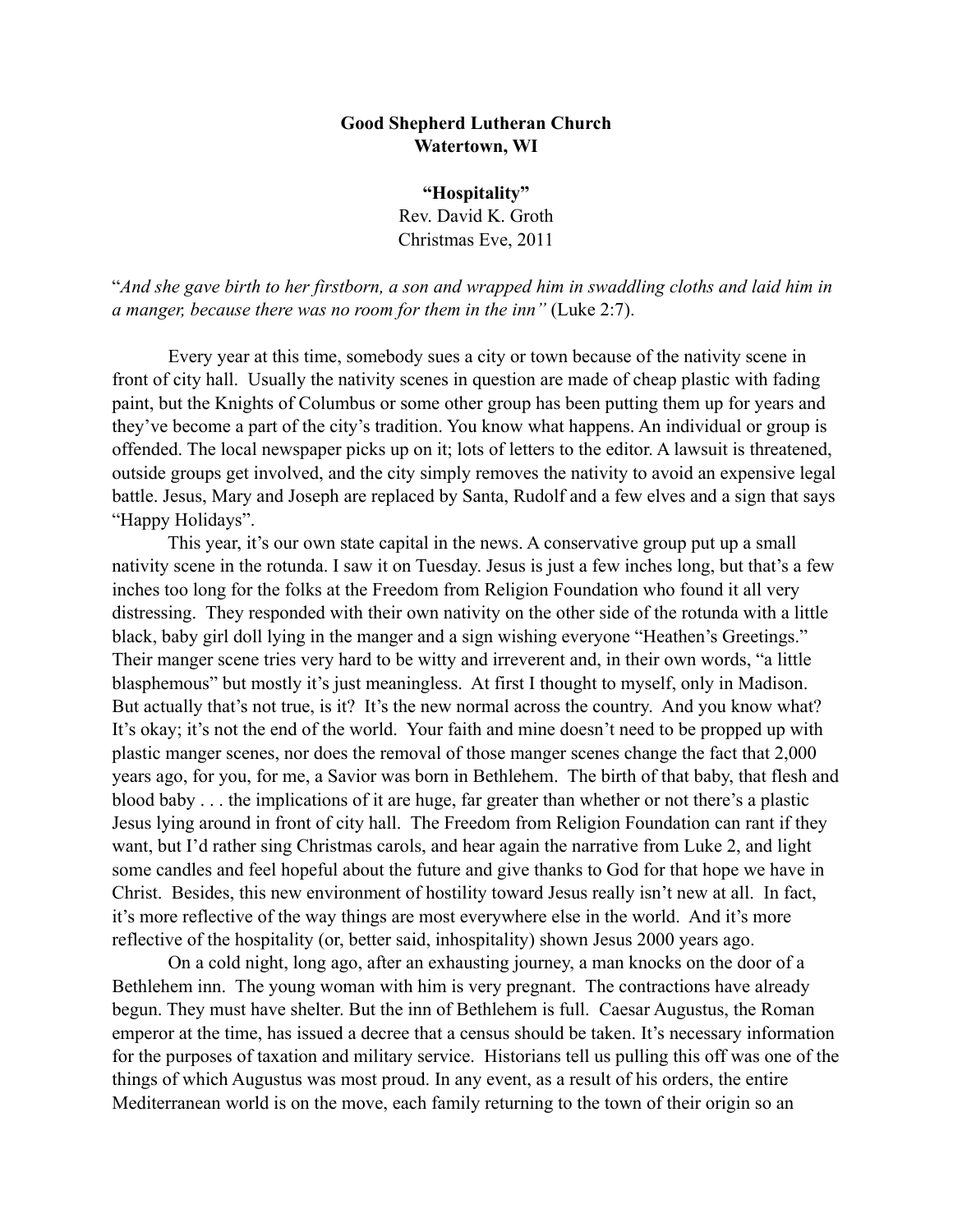accurate count can be taken. Therefore the inn of Bethlehem is full, as are all the inns in that part of the world.

The innkeeper can offer nothing other than the shed out back where he keeps his animals. (Scholars suggest it might have been a cave.) In any event, it's there that the woman gives birth to the baby and "they laid him in a manger, because there was no room for them in the inn." Those are among the saddest words in Scripture. Had Joseph flashed some serious money, you can bet a room would have been found. But Joseph doesn't have serious money, and so the infant is placed in a saliva encrusted feed bin.

"Shame on you wretched Bethlehem" Luther thundered in a Christmas sermon. "The inn ought to have been burned with brimstone." But then Luther brings it closer to home. "There are many of you in this congregation" he said, "who think to yourselves, 'If only I had been there! How quick I would have been to help the baby!'... Why don't you do it now?" Luther asks. "You have Christ in your neighbor. You ought to serve him as you would Jesus."

The world's hospitality for Jesus would get worse. You recall King Herod doesn't like it at all when the mysterious magi from the East show up at his palace asking "Where is he that is born king of the Jews?" Herod thought he was king in those parts . . . and he's not ready to relinquish his authority. Those in positions of power and authority generally want to hold on to their power and authority, and many are willing to do what it takes. So the tyrant of North Korea is in office until he breathes his last. Ballot boxes are stuffed in Russia. Political dissidents are imprisoned in Cuba. Sensitive inquiries on the internet are shut down in China. Cell phone networks are turned off in Syria. Those in authority usually like to retain their authority and are often willing to take steps toward that end. And so a new born baby in Bethlehem is whisked away by his parents to save the child's life. They travel all the way to Egypt and go into hiding. So much for the world's hospitality!

Time passes. Herod dies. The family returns. The boy grows up in Nazareth. When he's about thirty years of age he leaves Nazareth and starts preaching and teaching all around Galilee. Large crowds follow him, in part because of his dazzling miracles, in part because of his teaching and preaching. But not everyone likes what he is saying. The religious authorities certainly don't. They too find him threatening to their status quo. So they harass and pester and try to entrap him every chance they get. There's no room for him in their inn either.

And do you remember the time when he healed the man named legion in the area of the Decapolis? In the process he cost the town a whole herd of pigs. You can look it up. So the people plead with him to leave. There's no room for him there, either. And the thing is, he does. The Savior gets in the boat and shoves off. He will not stay where he is not welcomed. He forces himself on no one.

Once Jesus went back to his home town of Nazareth, and not even his home town had room for him anymore. They drove him out of town and tried to throw him over a cliff. To our knowledge, he never went back.

And how about that time when he told the crowds, "I am the bread of life . . . Whoever feeds on my flesh and drinks my blood has eternal life." These were strange words, and the crowd didn't understand them. Normally we don't like that which we don't understand. Calculus comes to mind. And so the crowds started turning away from this Jesus whom they no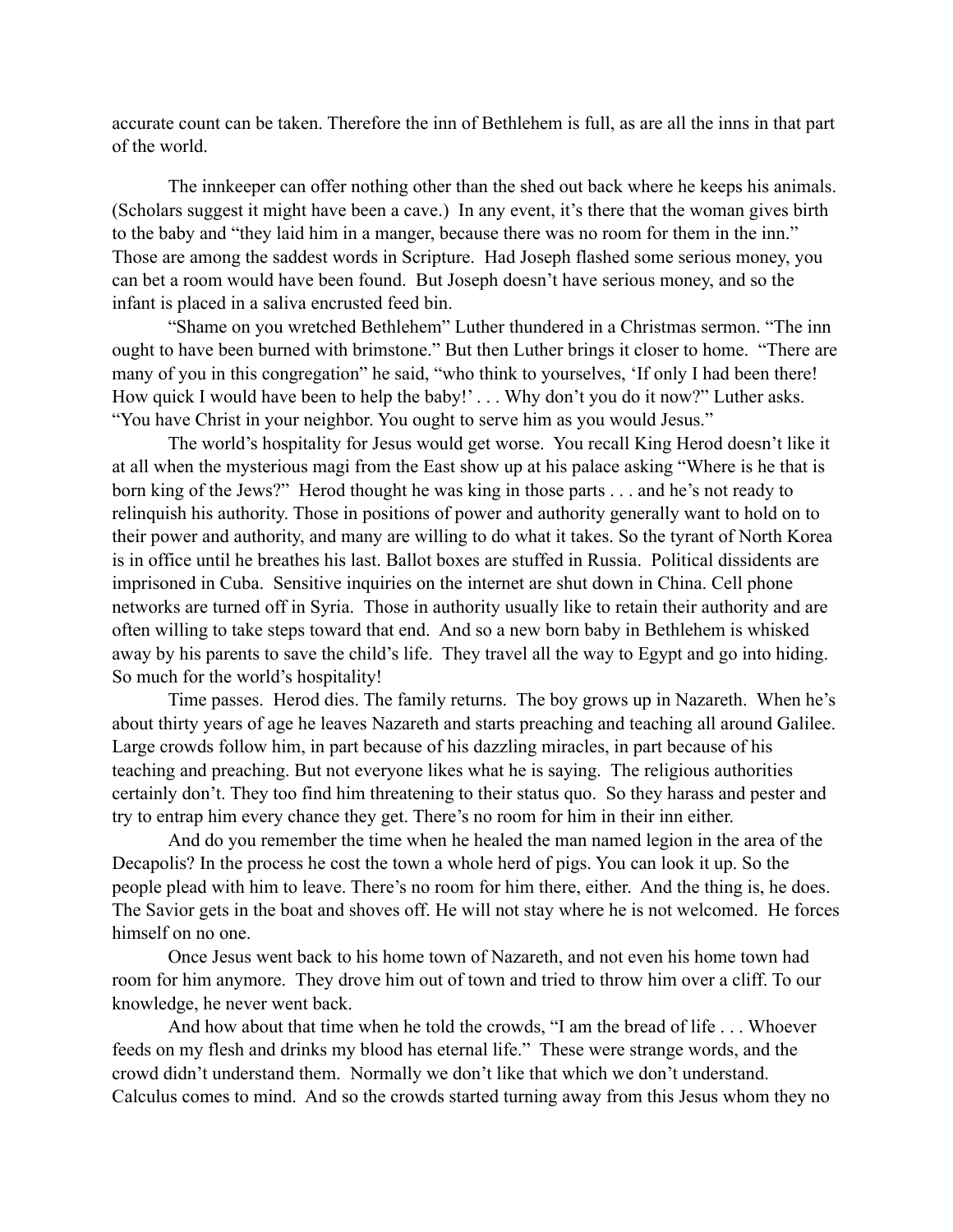longer understand. Once they had room for him in their lives; now they don't.

And before long, the crowds in Jerusalem are shouting "Crucify him!" Pilate had his men do exactly that. You might say crucifying a guy is the exact opposite of offering him hospitality. Crucifixion is the ultimate form of inhospitality. And the message? "There's no room for you on this earth. We don't want you here."

Wherever he goes, it seems, it's often the same message. "We don't want you here. There's no room for you here." At the inn of Bethlehem, in front of city hall, in the capitol rotunda, and often in our own hearts, and on our calendars . . . "there's no room for you here."

Yale Law Professor Stephen Carter said the prevailing attitude toward Christianity in America is like our attitude toward model trains or any other hobby. It's fine, as long as you don't take it too seriously. And you really ought to keep it to yourself.

And so we do. We lock him up tight. Embarrassed by him, we pack him away like we pack away our own nativity sets at home. For most of the year then, he is nowhere to be seen. We forbid him from entering our conversations. We prohibit him from swaying our decisions or influencing our choices. We put a restraining order on him to keep him at a safe distance. In effect, we point him to the shed out back and say, "there's no room for you in here, but if you want, I suppose you can stay out there." That is, until an emergency unfolds. Then we storm the gates of heaven with our prayers and wonder what's taking so long. "Why me?" we ask. "What did I ever do to earn this?" And we demand that he justify his himself before us."

Hospitality. How hospitable are you toward Jesus?

 In C.S. Lewis' *The Chronicles of Narnia,* the person of Jesus is represented by Aslan, the lion. The children are told they will soon meet Aslan. Susan isn't so sure she likes the idea. "Is he – quite safe?" she asks. "Safe?" comes the reply. "Who said anything about safe? 'Course he isn't safe. But he's good." Still today, for all our efforts, we have not been able to make God safe. He's a lion that still has his claws and his teeth. And, for all our efforts, he's a lion that refuses to be tamed. What a lot of people do, then, is try to keep their distance. Graciously, he doesn't always cooperate.

 You recall it was the Lord who took the initiative and sought out Adam and Eve who were hiding from him, trying to keep their distance. In Revelation 3, Jesus says, "I stand at the door and knock". Many want nothing to do with him. They try to ignore his knocking and refuse to let him in. But he keeps coming back and keeps knocking. He doesn't break the door down, but he also doesn't take a hint. And every so often, someone will unlock the door. Or, more accurately, someone dismantles the barricade and reluctantly says, "Ok, you can come in now." In either case "Where meek souls will receive Him, still The dear Christ enters in." (LSB 361 v. 4). And to the one who receives him, Jesus has a great promise. "In my father's house are *many* rooms. I am going there to prepare a place for you." That is, we might have little space for him, little hospitality, but in his heart and in his heaven, there's quite enough room and love for us!

Such is the grace of God and the hospitality of Jesus. As an adult, we see him welcoming sinners into his company . . . prostitutes and tax collectors. He eats with them, tells them of God's love. He does not keep *them* at arm's length. Similarly, when the prodigal son finally returns, his father does not throw him a cold shoulder. He throws him a feast.

Also in the parable of the wedding banquet, we glimpse God's hospitality. Those the